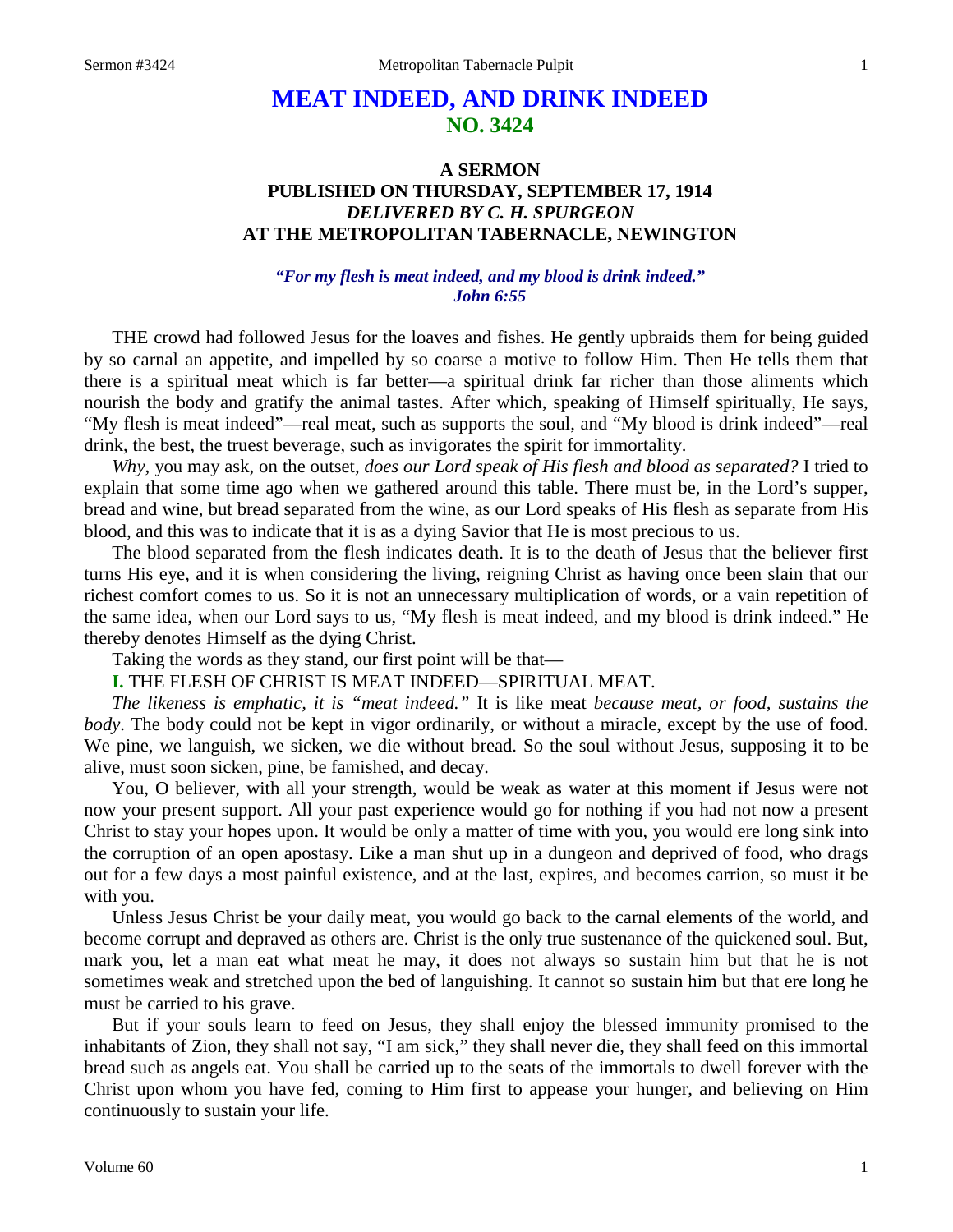Meat not only provides sustentation, but it *assists growth*. The child cannot develop into a man if he be denied his daily food, he must certainly die in infancy or in childhood if he is without the nutriment which is requisite to the building up of his bodily frame.

Now, brethren and sisters, we are babes in grace, many of us. We have been brought to Jesus' feet, and as such, we are of those who make up His kingdom, but we need to grow into spiritual manhood. We are not content with little faith, and dim hope, and a spark of love. We want to attain unto perfection in spiritual things—I mean to be perfectly developed men, strong in the fullness of spiritual energy, and this can only be by Christ. Only can you grow as you increase in the knowledge of Him, and in subjection to the influences of His indwelling Spirit.

As food makes our bodies grow, so Christ is food to our souls, He is "meat indeed," for He makes us grow after a divine sort. Let a man feed upon what meat he may, he shall not come unto absolute perfection. But let him feed on Jesus and he shall. Through the grace of God in Christ Jesus we shall yet come to the fullness of the stature of men in Christ. Up there they are all men in Christ. Before the throne they are all perfect and without fault, and this because they have fed upon this sacred meat, which makes them grow until they come unto the perfect image of Him they feed upon.

Meat does not only sustain and cause growth, *but it makes up for the daily waste of the body*. Some people forget that every exertion of the body wears it away as truly as the machine spends its fuel and wastes itself. As even an engine of iron needs repair, so does this body of ours, and the meat we feed upon goes to repair the daily waste to which bone, and muscle, and nerve are all subjected. Beloved, Jesus Christ, in this sense, is meat. "He restoreth my soul." He makes up for the waste of temptation, for the wear and tear of care, for the fret of trouble, for the fume and flurry of manifold anxieties, for every thing that would waste a man away.

My soul once again renews her strength, like the eagle when she sips from the brook that flows from the foot of the cross. Oh! believer, you will soon degenerate, this world of sin will soon make you backslide, and lose every good thing you have, unless you go to Christ continually, and feed on Him. But feeding on Him, the world shall not hurt you, temptations shall not wound you, your trials shall not overwhelm you, for you shall find His flesh to be meat indeed.

The best meat that man's body can receive will not always repair the waste. After a certain period of life, the body must decay, and the most nutritious diet cannot prevent the hair, the teeth, the eyes, the legs, the arms, the entire man, from discovering that the hour of prime has passed, and that the time of decay has arrived. Bend must the man and lean upon his staff, and eat or drink what he will, according to the strictest diet and regimen of the physician, yet still the time of waste has come. They that look out of the windows shall be darkened, the grinders shall fail because they are few, and the pillars of the house shall tremble.

But, beloved, *His* flesh is "meat indeed," because they that feed upon Him shall still bring forth fruit in old age. They shall be fat and flourishing, to show that the Lord is upright. Their last days shall be their best days, and instead of declining, they shall gather strength with the multiplying years till the very moment when heart and flesh shall fail, and then shall be the instant when the strength of their souls and their portion forever shall be most fully revealed to them.

Moreover, *meat is a great remover of pain and disease*. Without meat, or without food of some kind, a man's inward constitution becomes full of gnawing and anguish. Bitter are the gripings of hunger. Perhaps no pain can be more severe, when a man is long exposed to it, than hunger, with the exception of thirst. No doubt want is the root of multitudes of the diseases of the poor. Generous diet often does more for the sick than the best medical prescriptions.

It is certainly so with believers in Christ. His flesh is meat indeed in this respect. The pains of conviction, the throbbings of a guilty conscience, all are stayed when a man gets Christ. If a man be spiritually sick with worldliness, with doubt, with pride, with envy, with anything that is the common sickness of the child of God, let him get but a hearty feast upon the flesh of Jesus, and the disease will fly. Christ puts such vigor into the spiritual system of His own people when they feed on Him, that it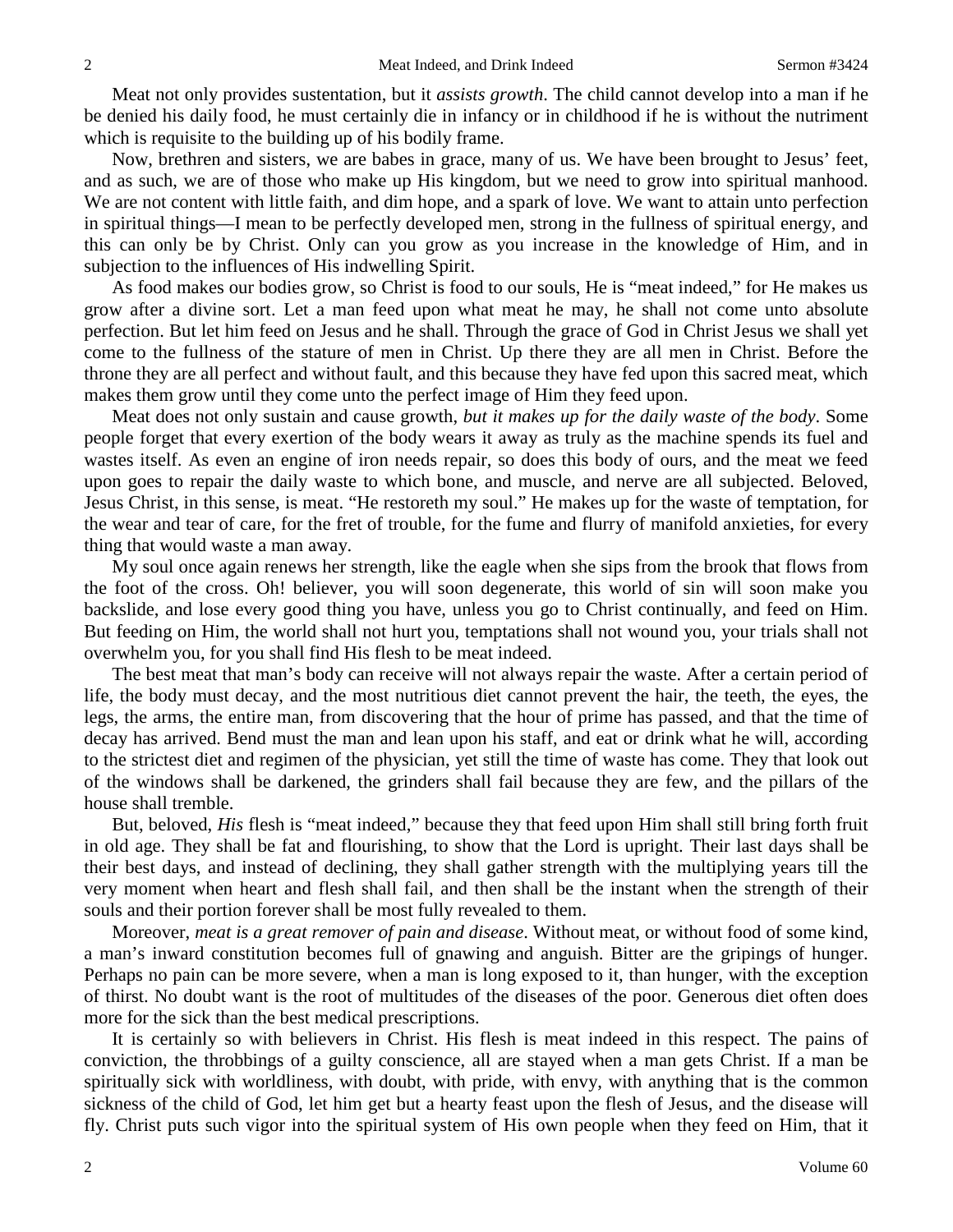Once more, meat is used constantly by us *for the development of strength*. The man ill-fed cannot lift the weights that another can who has more generous diet upon his table. Lowness of food brings littleness of strength. Now Jesus Christ is the only food that can make His people strong for service. Feed on Him and ye shall run and not be weary, ye shall walk and not faint. It is meat indeed, because it gives us strength that is all but boundless. It clothes a mortal man with the might of God. It makes the feeblest Christian in the church, when he has fed upon Christ, to be as a giant to suffer or to do.

I cannot enlarge upon all these points, though there is enough in any one of them for a discourse, but dear child of God, seek after Christ, and be not satisfied until daily you are fed and nourished upon Him.

The word *"indeed"* gives the sentence an air of strong protest. We must take this into consideration. Why does He say that His flesh is meat indeed? *It is in opposition to mere animal and corporeal food,* which is meat, but not meat indeed.

You think that bread is solid. So it is, speaking one way but what does it support? It supports the body, and the body, you say, is substantial. So indeed it is to the eye and to the touch, but what is the body? All flesh is grass, and all the goodliness thereof as the flower of the field: the grass withereth, and the flower thereof fadeth away, surely the people be grass. This body is so little a while here, and so soon dissolved, that I may safely call it but a shadow, and the food that feeds the shadow is but a shade.

And what is the soul within us? Why, that, you say, is unreal. Truly so, sirs, to smell, to sight, to touch, but not to real thought. The real thing about a man is his inward self, which you cannot see—his secret, impalpable, unseen, immortal self, that never dies. Time's tooth does not touch it, nor does the scythe of death cut it down. The soul is the real thing, not the body, and sirs, the food which feeds the soul is the real food after all, and though the men of the world turn on their heel and say, "Ah! no, the bread and cheese that we put into our mouth, that is the real thing, give us plenty of that." Sirs, 'tis the shadow, but the truth you give your souls to feed upon, that it is which in God's sight, in the sight of wise men, and in your sight, if you have any spiritual discernment, is meat indeed.

It is meat indeed, *in contrast with the typical meats of the Old Testament*. There was the Paschal Supper—surely that was a glorious feast, when by it the people went their way out of Egypt rejoicing. Yes, but 'twas only a deliverance from a common temporal slavery, but they that eat the Paschal Lamb are delivered from the bondage of death and hell, for His flesh is meat indeed.

In the wilderness they ate the manna. Yes, but every day it seemed to tell them its own unsubstantial character, from the fact that if they kept it till the next morning it bred worms and stank. But our Lord Jesus Christ is food that never corrupts. Feed on Him, lay Him up in your hearts, and you shall find no corruption there, nor shall you die.

In the old tabernacle and the temple there were the loaves of shewbread, and these were meat for the priest. Ah! but the shewbread was nothing but a type, and to the priest, however devoutly he might receive it, the shewbread, in itself, was no food for his real self, but only for his corporeal frame. And I may say the same of the bread which we have upon the table here tonight, there is nothing in it, it is a mere emblem and a sign. But Christ's flesh is meat indeed.

When I have sometimes seen this text put over the table commonly used for what is called the "Sacrament," I have trembled lest people should be led into the grievous and unnatural error of Transubstantiation. When our Lord said, "My flesh is meat indeed," He could not mean that bread on the table, for the Lord's supper was not then instituted. In this particular text, at any rate, there can be no allusion of any kind to what is called "the Mass" by some, or by others called "the Sacrament," because these things were not brought forward by our Lord until within a few hours of His death, and He is now speaking months before that time.

Beloved, the bread is bread, and nothing but bread, and so far as it points you, like a signpost, to the real flesh of Christ, so far so good. If you stop there, I can only say of it that bread is meat, but the flesh of Christ is meat indeed.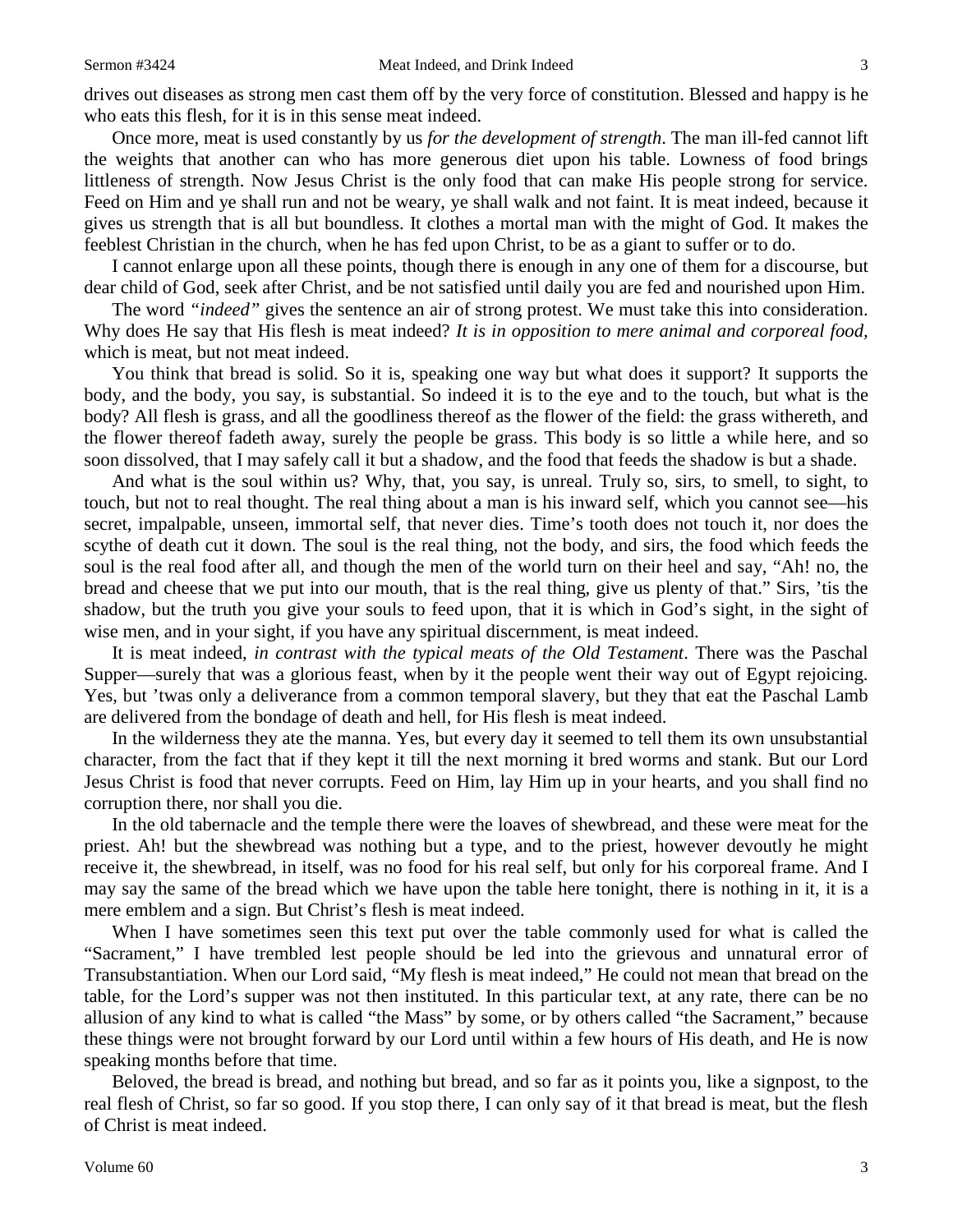When our Lord says, "My flesh is meat *indeed,"* He clearly distinguishes it from *every other kind of soul meat*. There are many sorts of soul meat. Some men feed their souls on their own doings. "Oh!" they say, "we have prayed, we have fasted, we have given to the poor, we have been upright, we have been righteous," and their soul feeds on that, though it is all wind. But if they trusted Christ, it would be meat indeed.

Some feed on ceremonies. They have been baptized, christened, confirmed, and I know not what besides. Fine confectionery this, but it is all wind. Christ received into the soul and trusted in for salvation, is meat indeed.

Some have grown up with false doctrines, or with true ones exaggerated, and these bring them to a very fine development of self-conceit and bigotry, but they make no solid food for the man's mind. But oh! beloved, when a man can say, "My hope is in the Crucified alone, I look to Him every day, my meditations are on Him, my reading is much about Him, my prayers are sent to heaven all through Him, my praises are for Him, He is my soul's great joy, comfort, strength, and help," then he has got the meat indeed, he will be a strong man to overcome his sin, he will be a holy man, a happy man, a heavenly man, and by and by he shall be caught up to dwell where Jesus is, on whom he has fed.

I hope I have made this clear. It is thinking upon Jesus, trusting in Jesus, that is the eating, Jesus Himself being the food. Those who trust in Him and rest in Him have got the best of soul meat. They have got meat indeed.

#### **II.** CHRIST'S BLOOD IS DRINK INDEED.

Like drink to the body the blood of Jesus, that is to say, the merits of His atoning sacrifice, *sustains*. The body is not to be built up without some liquid, the system needs it. The soul is not to be sustained without considering and resting on the substitutionary suffering of Jesus. That Jesus died in my stead and suffered for my sin is to stimulate my hope, my comfort, my joy, in a word, my whole soul, just as drink invigorates the physical system.

Drink *refreshes* the body. The traveler is faint, it is a hot, burning day. That cool brook—how different the man looks when he laves his face in it, and drinks a sweet, cooling draught. And so the blood of Jesus refreshes the man who trusts in it. If I trust that Jesus was punished for me, and I am clear that Jesus died for me, how my soul seems to have got a new life, how it revives. Though he were dead, yet should he live who could believe in this. He who could trust in the precious blood, though despair held him in a fainting fit so that he could not stir hand or foot, yet if this precious doctrine of a Savior dying for him were believed by him, his heart and his spirit must revive at once.

Drink also *cleanses the body*. I do not mean washing, but that the reception of the water into the system flushes all the various departments of the frame, and no doubt the liquid always has upon the human body a healthy influence unless it be taken, however it may be, intemperately. It is, to a great extent, made life-fluid of the system.

Now, whenever you get Jesus Christ into the soul, how it seems to set the veins right if the blood be wrong! How it flushes out all impurities from the spiritual system, and the more really you come to rest upon a bleeding Christ, the more sure you are to get rid of your sins—I mean your reigning sins, your besetting sins, for we can overcome them only through the blood of the Lamb. Christ's blood is thus drink indeed.

Drink also *cheers the man*. How many a faint heart has been cheered when the cooling draught has been brought, the fainting one has opened her eyes, and smiled. And oh! how the thoughts of a dying Christ revive the fainting soul and make the spirit sing that once was ready to moan and cry, "I am forgotten, I am forsaken, I am lost."

Notice the word *"indeed,"* how it comes in again, "My blood is drink indeed," *in opposition to all carnal drink,* for as I said about the food, that it is but a shadow to support a shadow, so it is with the drink—it is but a shade to support a shade. Christ's blood supports the spirit, therefore, it is drink indeed.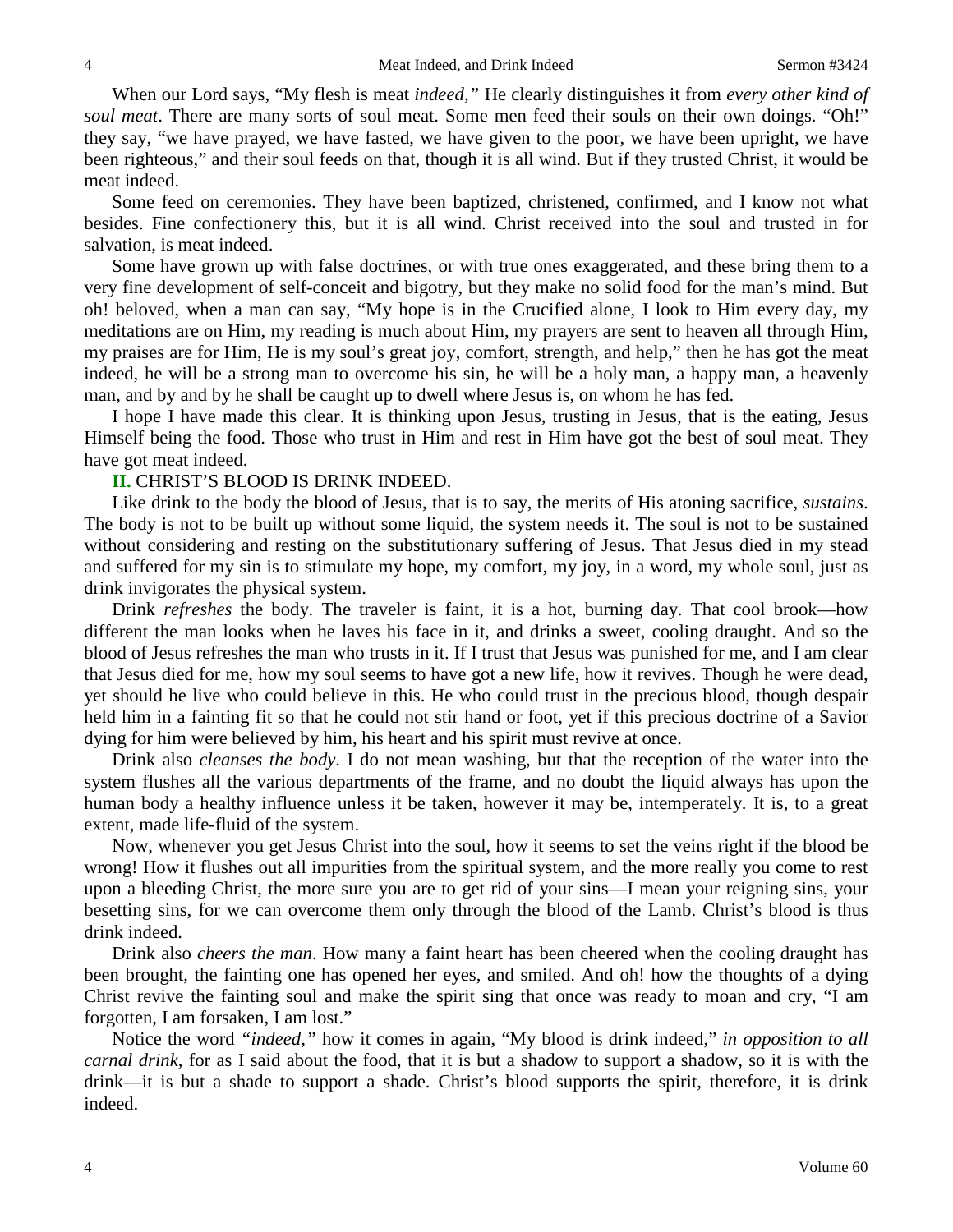How superior *to all typical drinks!* There was the water which flowed from the rock when it was smitten, there were the various drinks with the meat offerings, but Jesus Christ is the fullness of which these were but the shadows.

Christ says, "My blood is drink indeed," as though utterly *ignoring all other soul drinks*. Some men drink until they are drenched with earthly pleasure. Others drink until they are inflated with their own self-righteousness. The devil has his cups, and he knows how to fill them to the brim, and make them sparkle and fascinate the eye. But let men's souls drink of these draughts till they come to the dregs, they shall never be satisfied, and in the world to come their misery shall be greater if they have had any satisfaction here.

But oh! if your soul can get to the precious blood of Christ and rest there, and you can rejoice that Jesus died for you, you may drink, but you shall never be inebriated, you may drink, but you shall never know satiety, you may drink and you shall have a satisfaction which nothing can destroy, which time or habit cannot cause to pall on your palate, and of which eternity shall be but a blessed prolongation. Drink, thirsty soul, drink at the fountain of the Savior's blood, and you shall thirst no more, but cry, "I have enough, I have found in Jesu's atoning blood all that my soul can want." Put these two things together.

It appears, according to the text, that—

#### **III.** OUR LORD JESUS CHRIST IS BOTH MEAT AND DRINK TOGETHER.

So I would have you notice *the suitability of Jesus Christ to man's wants*. Man wants meat and drink. Jesus is what man wants. You want pardon, you have it in Christ. You want life, eternal life, you have it in Christ. You want peace, comfort, happiness, you have it all in Christ. No key ever fitted a lock as well as Christ fits a sinner. You are empty, Christ is full. You cannot have a want that He cannot supply. There never was, and there never will be, a soul that was past the power of Jesus.

Oh! what a suitable Savior He is to me! That I can say, for if Jesus Christ had been sent into this world for me only, He could not have suited me better than He does, and if He had been sent for you only, poor trembling sinner, He could not have fitted you better than He will. Why, when I think of Jesus, He seems to be all mine, and I am sure I cannot afford to do without a bit of Him. I want Him altogether, and He just exactly fills my soul up to the brim, and you shall find it is so to you. He will be your meat and your drink, and if you get Him you will say—

> *"All my capacious powers could wish In Thee doth richly meet; Nor to my eyes is light so dear, Nor friendship half so sweet."*

If Jesus Christ be thus meat and drink together, what *fullness* there is in Him! He is not only one thing, and not only the other, but He is both. A man with meat would die, let him have as much as he pleased of it, if there were nothing to drink, a man with drink would die, if there were nothing solid for him to eat. Jesus does not give us part salvation, but He gives us all of it. You shall find in Jesus Christ everything that will be wanted between hell and heaven. All the way, from the gates of Gehenna to the pearly gates of paradise, every want of every pilgrim is met in Him.

Ten thousand time ten thousand as His people are, yet all of them receive all that they want from Him, for "It hath pleased the Father that in him should all fullness dwell." "All fullness"—mark the word. "Fullness" is a big word, but "all" fullness is bigger, and all fullness dwells in Him—that is, it is remaining in Him, always fullness and always remaining all fullness, that is the greatest word of all. He is both meat and drink, He is all that we want.

Consider, too, that if Christ be both meat and drink, *what need we have of Him!* because there is no need in the world, I suppose, that is greater than the need of food, of meat and drink. You hear the cry of "Fire!" in the street, and it startles you, but those who have ever heard the cry of "Bread!" in a bread riot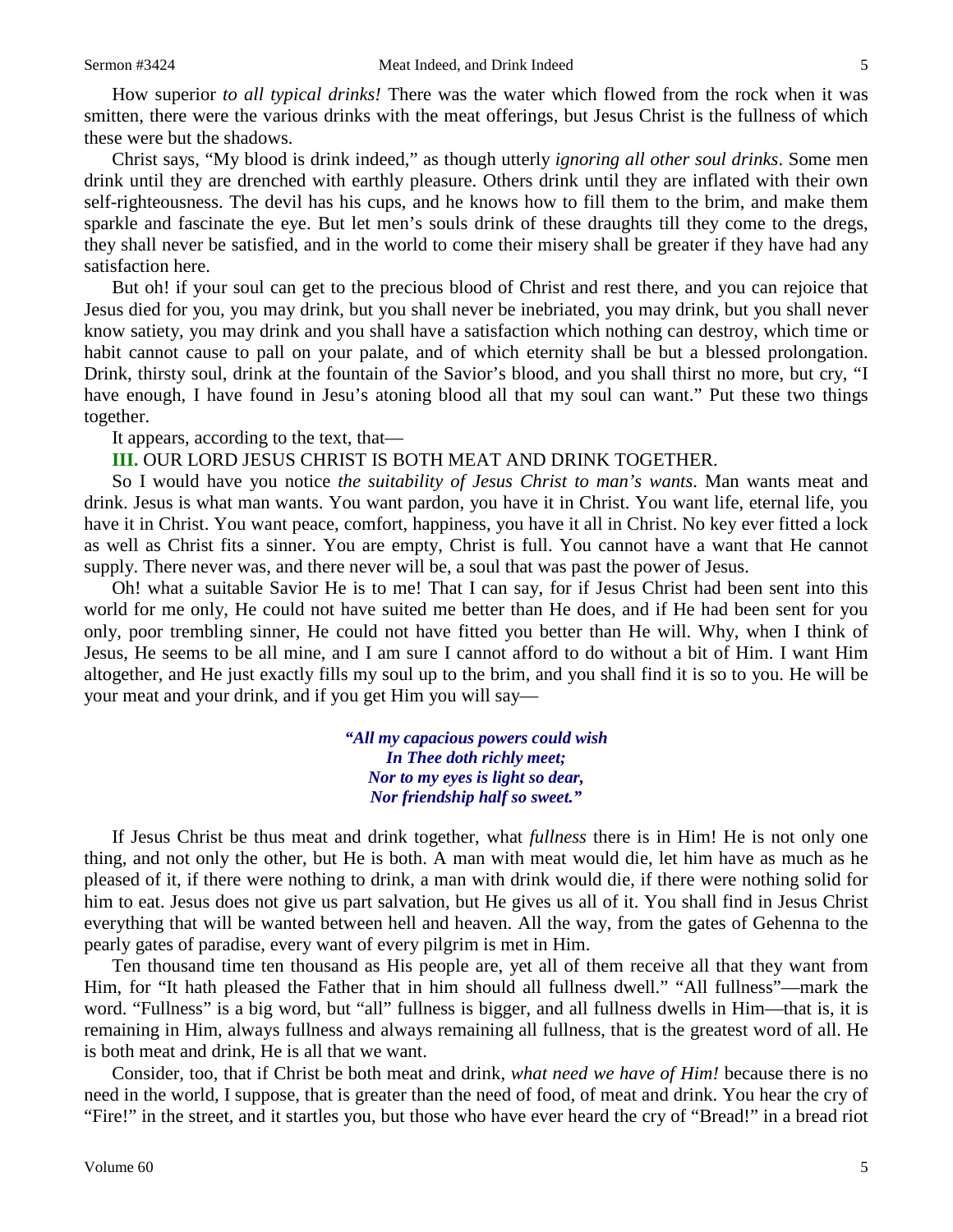say that the cry of "Fire!" is nothing to it. There is something so sharp, so awful, so determined, so ferocious, so like the yell of wild beasts, about men and women that scream for bread, that it is the most awful thing that is ever heard.

And "Drink!" What a word that must be for a number of poor wretches shut up as they were in the Black Hole of Calcutta, raving through those little windows at the guard outside for drink, and stretching out their hands and beseeching them to turn their carbines upon them, and shoot them, rather than let them die there a lingering death of suffocation and of thirst! How, when a little water was passed in, they fought and struggled for it, if so be a man might but get a drop, or suck a handkerchief that had been dipped into it, and linger on a little longer.

Now, nobody can have a greater want than an actual want of bread and want of water, but that is what you want, my dear friends. You want Christ, your soul wants this very bread and water. Think not that you are rich and increased in goods if you have not got Christ, for in truth you are naked, and poor, and miserable. If you do not trust Him, love Him, serve Him, your poor soul has not even a drop to drink. What can it do but die? And oh! what must be its wretchedness when your soul shall ask for a drop of water to cool its tongue, tormented in that flame? While others are feasting, you shall have the gnashing of your hungry teeth to be your endless portion. God grant you may not be so cruel to your souls as to starve them by going without Christ.

Aye, and if Christ be meat and drink, *what need there is of a real reception of Him*. If you get meat and drink, you cannot make any use of them unless you eat and drink them. Take meat to a hungry man, hold it out on your finger and ask him, "Don't you feel better?" "No," saith he. "Look at it, man, look at it." "No, I feel more hungry." "But cut it, here is the knife." "Oh!" saith he, "what is the use of that? You mock me, I want to get it between my teeth, I want to get it worked into my system, or else it is of no use to me."

Hearer, of what service is it to you that you come and listen, Sunday after Sunday, some of you, but never decide to trust Christ, and take Him into your soul? Why, you do but hear me, as it were, pour out the water, and you do not drink. You see it sparkle as I speak of it, but you do not receive it. What is the good of it to you? Oh! you will perish, some of you, you will perish with the bread within your reach, with the clean brook of eternal life flowing at your feet.

Oh! why this folly! It is not so in other things. Men are not satisfied with seeing gold, they want to take it home and put it in their pockets, and how is it that they are content with hearing about Christ with talking about Christ—but never asking for real faith, and for vital union with the Lord Jesus Christ? See to this, I pray you, and see to it soon, or death will see to you.

Moreover, beloved, if Jesus Christ be both meat and drink, beloved in the Lord—I speak to you now—*what reason there is for giving thanks!* I said in the reading that a man is very unmannerly, very beastlike, who sits down to his meat and his drink without thanks. Well, then my soul, whenever you come to feed on Christ—whenever you think on Him—and that should be always—always give thanks. The true spirit of a Christian is perpetual thankfulness.

I like the remark of a dear friend who is present now, who, when the November fogs began, said to me on a Sunday morning, "I tell all my family to be more cheerful than ever now the dreary weather has come, so as to shake off all these things that are around by keeping up cheerfulness within."

Now, you are always feeding on Christ, and so every time you feed you ought to give thanks, therefore, as you are always feeding on Christ, "rejoice in the LORD always, and again, I say, rejoice." They used to call this supper, in the ancient church, as we sometimes do now, "the Eucharist"—the giving of thanks. Well, let the life of the Christian be a constant Eucharist, and as he feeds on Jesus always, let it always be with this tribute of praise, "Thanks be unto God for his unspeakable gift."

Yea, and if Jesus Christ be meat and drink, then *here is a reason why you Christians should be very earnest to tell of Him to others—to hand Him out*. Oh! if we had this house full of bread tonight, and there were a famine all over London, in the East End, the West End, and the North, and the South, and men were dropping down dead in the streets, and they were crowding outside there, out at the Elephant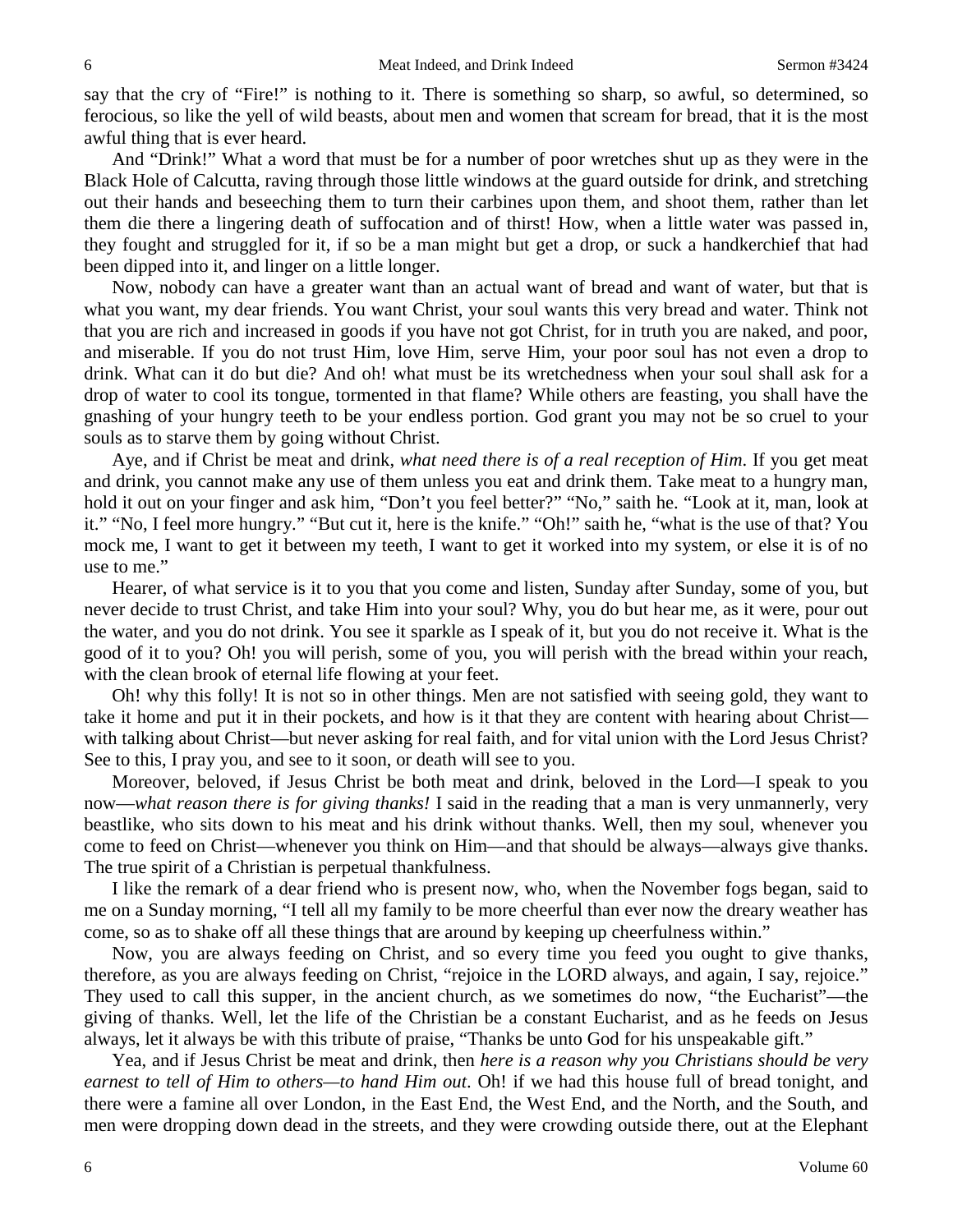and Castle and down Newington Causeway, I know what I should say, if the bread belonged to me, "Brethren and sisters, come and help me out of the windows with it! Let them come in at every door, let them crowd at every window, and let them have something to eat!" And if they were thirsty, and we had the mains laid on here, and there was no water to be had anywhere else, oh! I am sure there is not a little child here that would not be glad to take his little tin can and hand out a draught of water to the thirsty people.

Well, you then, with little abilities, who love Christ—tell about Him to others. He is meat and drink to the famished, thirsty ones. If He were merely a dainty, I could not press it, but as He is a very necessity to the dying sons of men, tell them about Him, and if they despise Him, well then you have done your part, but if they perish without your telling them of Christ, their blood may lie at your door.

Oh! bethink you, while you are going home tonight, walking down the streets, whether there is any house you pass where there is a man living who can charge you with having neglected him. Do not let it be so any longer, but do seek that, as His flesh is meat indeed, and His blood is drink indeed, you may hand out Jesus Christ to the famishing crowds, that they may be satisfied.

The Lord bless you richly, for His name's sake.

## **EXPOSITION BY C. H. SPURGEON**

#### *JOHN 6:41-66*

**Verses 41-44.** *The Jews then murmured at him, because he said, I am the bread which came down from heaven. And they said, Is not this Jesus, the son of Joseph, whose father and mother we know? how is it then that he saith, I came down from heaven? Jesus therefore answered and said unto them, Murmur not among yourselves. No man can come to me, except the Father which hath sent me draw him: and I will raise him up at the last day.*

Christ never retracted a truth or diminished its force because it was rejected, but He rather seemed to say, "You refused this truth. I knew you would. You need not murmur, you are none of Mine. If you had been, the Father would have drawn you. You will not come. So you are set against truth that you cannot see it. So blind are your eyes that you do not behold it. No man can come to me, except the Father, which hath sent Me, draws him."

**45.** *It is written in the prophets, And they shall be all taught of God. Every man therefore that hath heard, and hath learned of the Father, cometh unto me.*

Beware, dear friends, of any learning of Christ, except by divine teaching, for what we learn merely from the lips of our fellow men will never be vitally learned or really understood. We must be all taught of God, and so we shall be if, indeed, we be among those whom the Father draws towards Christ. All His teachings draw that way, and when they are taught into the inner man—not so much to the mind as to the soul and heart—then do we know the truth indeed.

**46-47.** *Not that any man hath seen the Father, save he which is of God, he hath seen the Father. Verily, verily, I say unto you, He that believeth on me hath everlasting life.*

One of the richest passages surely of all Holy Scripture. It is all marrow and fatness, but here you seem to have the quintessence. We have eternal life if we are believers—not *shall* have it, but have it now. We have a life which is eternal. It is idle to talk of our losing it, because it would not be eternal if we did. We have a life within us which can by no possibility ever die, but must live on forever. "He that believeth on me, though he hath many tremblings—though he may be the subject of many infirmities, yet he that believeth on me hath everlasting life." O my soul, exult in that glorious truth. You have everlasting life as surely as you have faith in Christ.

**48.** *I am that bread of life.*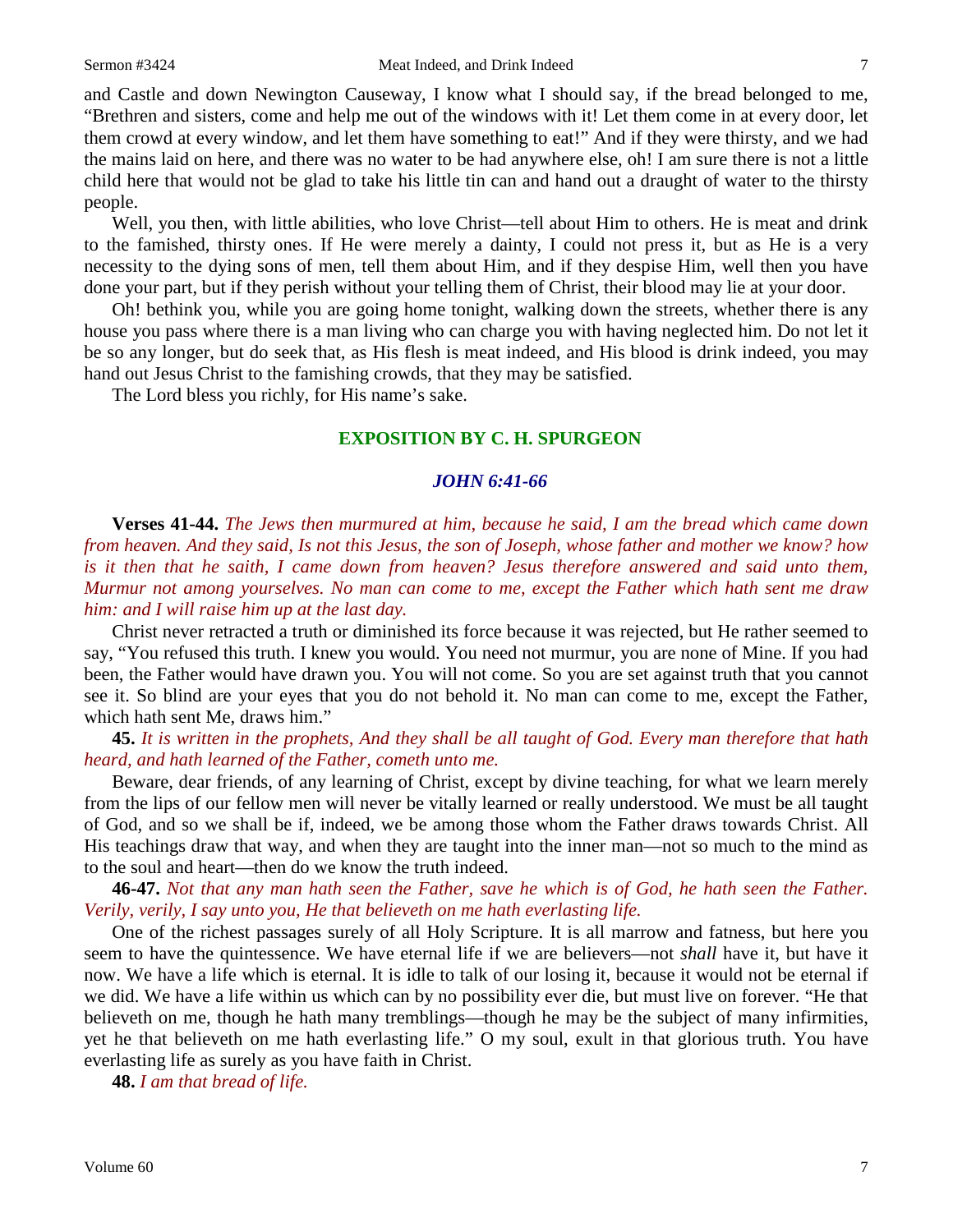The food on which that everlasting life lives—living bread for living souls. O brethren, the dead letter is of no use to us. All the truth in the world, unless it be quickening, cannot feed our quickened natures. It is incarnate truth, even Christ that we must feed upon. "I am that bread of life."

**49-50.** *Your fathers did eat manna in the wilderness, and are dead. This is the bread which cometh down from heaven, that a man may eat thereof, and not die.*

For that manna of theirs was corruptible. We read that it bred worms and stank, and though it was as angels' food for a time, yet it was but temporary. It only fed a temporary life, and like that life, it passed away. But Jesus Christ is incorruptible, and they that live on Him live on incorruptible food, which nourishes the incorruptible seed which lives and abides forever.

## **51-52.** *I am the living bread which came down from heaven: if any man eat of this bread, he shall live for ever: and the bread that I will give is my flesh, which I will give for the life of the world. The Jews therefore strove among themselves, saying, How can this man give us his flesh to eat?*

They misunderstood the Master. They tarried in the letter, and did not reach to the spirit—the meaning, and that letter killed them, for "the letter killeth: the spirit giveth life." The inward meaning is that on which the soul feeds. And so the unhappy Romanist believes that he can literally eat the flesh of Christ, which, if it were true, were monstrous and could be of no service to him. Of what value is one flesh more than another flesh, if it is carnally to be considered? He loses the inner meaning. Blessed are they who are drawn of the Father and taught of the Lord—who spy out what is, after all, so little concealed beneath the thin veil of the metaphor.

#### **53.** *Then Jesus said unto them,—*

What? Do you think He explained it? No, He did not explain to these Jews. They were given up to judicial blindness. They had so long refused to see, that now they must not see, for on them was come the curse that, seeing they should not see, and hearing they should not perceive. Oh! how terrible this is when this falls on a man, and I think I know some upon whom it must have fallen. They have indulged the philosophical vein, always spiritualizing and cutting out the soul of truth, and they are given up to spiritualizing as many of the great German philosophers evidently have been, who cannot now receive a plain statement, however simple are the words, but from their natural habit of continually twisting and tearing to pieces, they do so with everything, and a man may be an unbeliever so long that it will never be given to him to be a believer again.

God grant we may never make scales for our own eyes, and so plug up the soul's mental vision with the miry clay of sin, that henceforth, even though the eternal Christ flash the divine truth into our eyes, we shall only be dazzled by it into a greater darkness.

So it was with these men. Jesus did not explain to them. He just repeated the truth more emphatically, and made it more offensive to them than before. May a preacher sometimes be offensive in his preaching? He must be. He must sometimes feel that such a truth will only move men's wrath if he preach it. Nevertheless, we are not to put truth to the verdict of a jury, neither is truth to be submitted to what is called the "inner consciousness" of a set of sinners whose consciousness is all defiled. As well make a company of highwaymen a jury about theft, as make unconverted men to be a jury about what is truth. It cannot be. Christ does not condescend to that. He tells them the truth more fully and more offensively than before.

**53.** *Verily, verily, I say unto you, Except ye eat the flesh of the Son of man, and drink his blood,—* Which He had not said before, and was more startling still.

**53-57.** *Ye have no life in you. Whoso eateth my flesh, and drinketh my blood, hath eternal life: and I*  will raise him up at the last day. For my flesh is meat indeed, and my blood is drink indeed. He that *eateth my flesh, and drinketh my blood, dwelleth in me, and I in him. As the living Father hath sent me, and I live by the Father: so he that eateth me, even he shall live by me.*

You see here three living persons—the living Father, the living Son, and the living believer, and truly, these three live one life, which comes from the Father by the Son into us, and we are made partakers of the divine nature, according to the apostle's wondrous language, "having escaped the